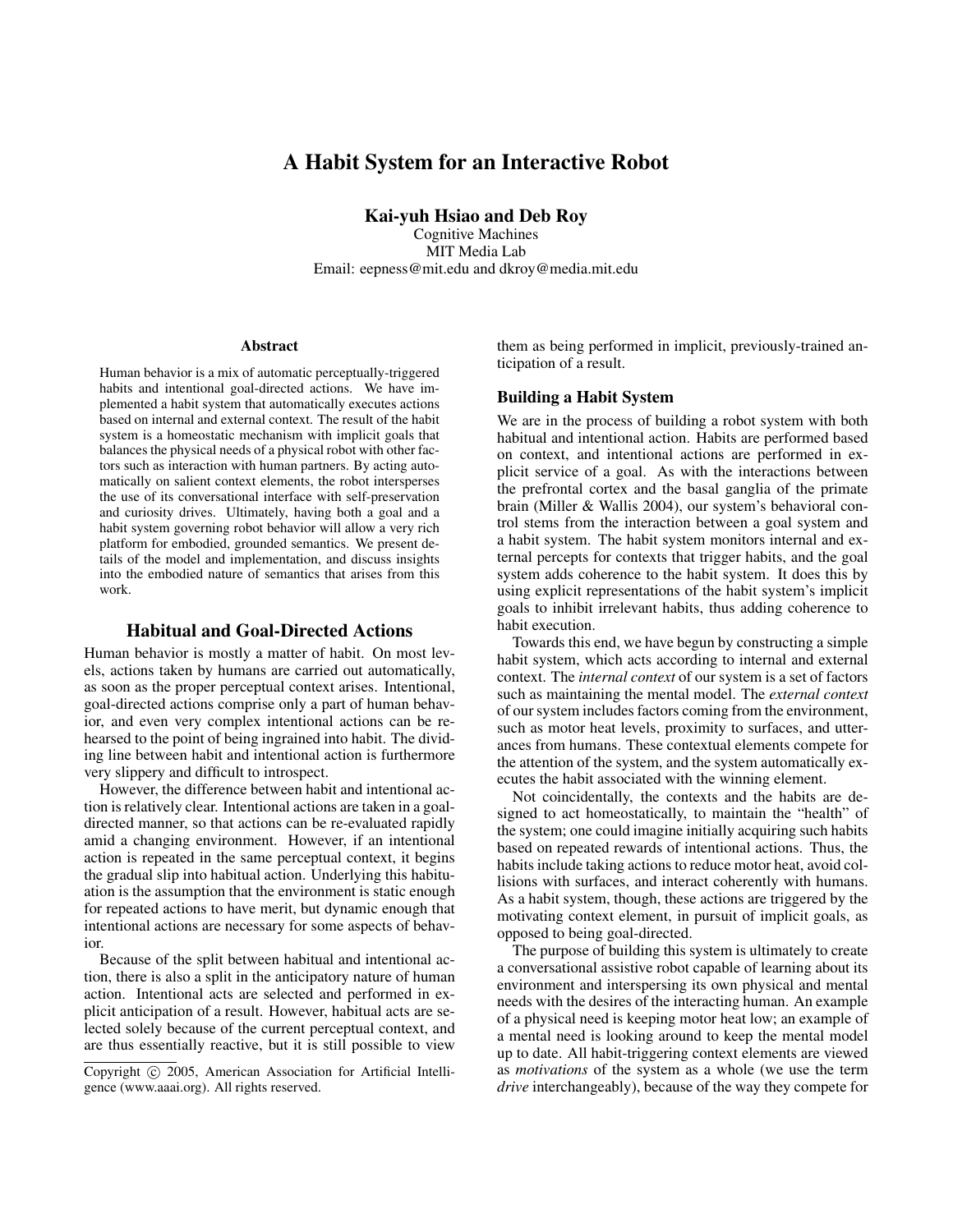

Figure 1: Ripley is a seven-degree-of-freedom robot with gripper and cameras integrated into the robot's "head," shown here looking at objects in its tabletop domain.

attention to motivate the system to execute the related habits.

The basis for our habit system is essentially similar to action selection systems previously studied in the animats and artificial agents community. In works such as (Blumberg 1994), (Minsky 1986), (Tyrrell 1993), and numerous others, it is suggested that no single behavior should consistently dominate over other behaviors. Instead, a number of behaviors compete for control of the system depending on the urgency of their underlying motivations.

The primary contributions of our habit system are 1) introducing human interaction elements with grounded language directly into an action selection system, and 2) to show how goal-directed inhibition could conceivably fit atop the system to introduce explicit goal pursuit in the future.

The remainder of this paper discusses the various components that have gone into our system so far, and concludes with a discussion of interesting properties and future directions.

# Ripley: An Interactive Manipulator Robot

Ripley is a robot arm designed for human interaction (see Figure 1) (Hsiao, Mavridis, & Roy 2003). It has seven degrees of freedom, starting with five series-elastic actuators (Pratt, Krupp, & Morse 2002), and ending with two standard motors for rotating and opening the gripper claw.

Along with force and position sensing in each DOF, Ripley is also instrumented with cameras mounted on the gripper for visual input. Motor heat is modeled by software processes that continuously integrate forces exerted at each joint, with appropriate decay during periods of motor shutdown. A microphone is worn by the robot's human communication partner so that Ripley can hear the human's speech during interactions. The audio stream drives the interaction between Ripley and the human partner (see "Verbal Interaction," below).

Ripley operates in a tabletop domain. Typical actions in its domain include viewing, grasping, and lifting objects that are on the table. By picking up objects, Ripley can then place them elsewhere or offer them to the human partner (such as in Figure 2). In addition to seeing the color, posi-



Figure 2: In response to the verbal request, "Hand me the red one on my left," Ripley hands the appropriate object to its human partner.

tion, and size of objects, Ripley can also gauge the weight of an object while lifting it, by using its force sensitivity. Other actions include looking upwards in order to locate the human partner using a face detector (Viola & Jones 2001) to facilitate its interaction with the human partner.

### Ripley's Mental Model

Ripley's ability to interact with its environment is greatly facilitated by its object-tracking *mental model* (Roy, Hsiao, & Mavridis 2004). By maintaining a persistent representation of each encountered object, as well as the human partner, in the mental model, Ripley has a sense of object permanence, retaining knowledge of objects even when not directly perceiving them. This is especially important because Ripley's cameras are mounted on its end effector, so its view of the workspace is limited and constantly shifting as it performs actions. Further interactions with an object, such as grasping, weighing, or observing from a different viewpoint, can also supplement Ripley's knowledge of the object.

The mental model is implemented as an internal threedimensional simulation of the robot's environment. Object locations and properties are estimated from the visual input, and the human's position is found by running a face detector (Viola & Jones 2001) on the visual input. See Figure 3 for a graphical visualization of the mental model.

The end result is a representation of objects in the robot's environment, along with a representation of the positions of the human partner and the robot itself. This sense of object permanence allows the robot to respond meaningfully to requests sent down from the parser system, such as "Pick up the blue one," regardless of the current orientation of the cameras. The robot can also view the scene from the human's perspective, to process requests such as "Hand me the one on my left."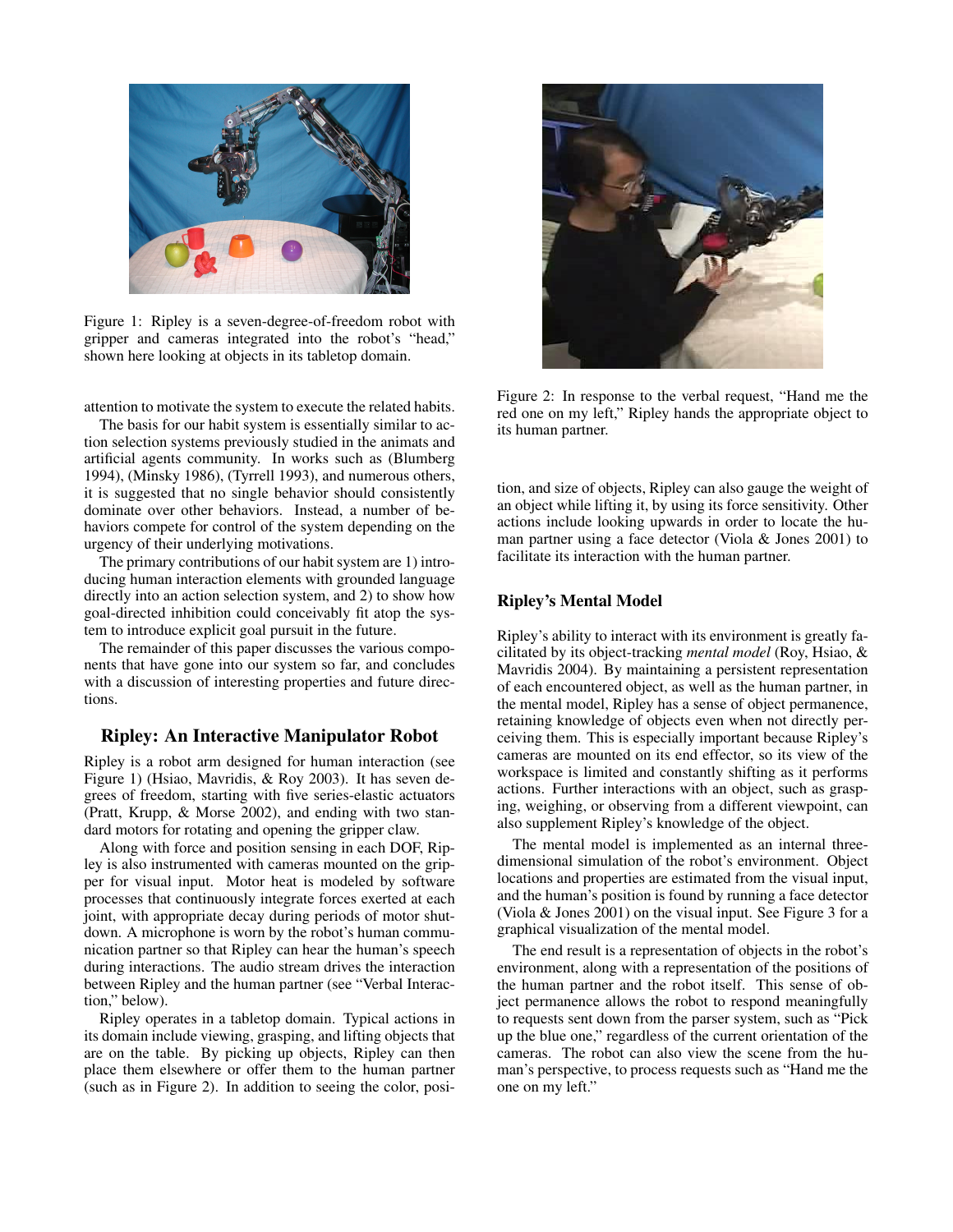

Figure 3: Ripley's mental model tracks the position of the robot, the human interaction partner (represented by the snowman-like stack on the left), and all the objects that have come into Ripley's limited visual perspective.

### Verbal Interaction

Ripley is capable of carrying out actions specified by its partner. It can also respond to simple questions about the objects. Ripley deals with verbal interaction by parsing the speech, finding word referents within its current mental model, and either executing the action, responding, or asking for more information (Roy, Hsiao, & Mavridis 2004).

We use Sun's Sphinx-4 speech recognizer (Carnegie Mellon University, Sun Microsystems Laboratories, Mitsubishi Electric Research Laboratories 2004), which passes its output to our group's Bishop system (Gorniak & Roy 2004). Bishop takes the sequence of words in an utterance, uses a chart parser to determine the parts of speech, and then uses compositionality rules to establish potential referents for each phrase within the current mental model.

Ripley's vocabulary includes names for properties ("blue," "heavy"), spatial relations ("on the left," "close to"), verbs ("pick up," "put down," "hand me"), as well as a set of sentence templates for requesting clarifications ("Do you mean this one?"). The denotative meaning (i.e., what the words refer to) of these words comes from their associations with low level sensory-motor schemas (Roy in press). The connotative meaning (i.e., how Ripley "feels" about the concepts underlying the words) emerges from the interaction between Ripley's verbal response drive and other non-verbal drives. We return to this topic later.

After extracting potential referents and either an action or a question, the system determines whether there is a single course of action to take. If there is, the robot then carries out the action, or responds with an appropriate statement, such as "The blue object is on the left." If no unique referent is provided for an action requiring a unique referent, the robot responds with a question to resolve the ambiguity, such as "Do you mean this one, or this one?" spoken while pointing appropriately. The human can then give a more specific request, such as "Pick up the blue one on the left."

This small amount of dialogue complexity is simple but effective for responding to basic verbal requests. Furthermore, because the interaction system leverages the information in the mental model, the robot is capable of fluently responding to the partner's utterances based on accumulated information about the scene, not just its current perspective.

# Drives / Motivations

We view the context elements that trigger habit execution as motivations or drives of the system, because a human whose perceptual context includes being tired is "motivated" to rest, just as a human whose perceptual context includes curiosity about a new object is "motivated" to examine the object. This sense of motivation has both a habitual and an intentional component to it; a sketch of the intentional component will be given in the discussion section.

Thus, each motivation of the system is modeled as an element of the context of the system. Each of these context elements are constantly in competition based on salience to capture attention, take control, and execute their associated habits. This has the effect of interspersing the various habits of the system according to current priority (salience metrics are designed to constitute a sort of priority), which essentially leads to a homeostatic mechanism for the robot.

Motivations compete based on their current salience values, which vary according to a hand-coded set of parameters. The salience value for each motivation ranges from 0.0 to 1.0. We designed all the drive values to approach 1.0 asymptotically, so even if a value is close to 1.0 (and is thus very high-salience), it is still possible for it to be exceeded. Using asymptotic values instead of unbounded linear values simplifies the graphical representation of the saliences, better reflects the biological analogue of neural activity, and makes it easier to program salience values by constraining the numerical scale on which they meaningfully compete.

The major motivations and their effects, which constitute the implicit goals of the associated habits, are depicted in Figure 4. We also explain how these motivations stem from two basic categories: "self-preserving" and "humanassisting." A diagram showing the relations between motivations and actions is given in Figure 5. We will use the terms "drive" and "motivation" interchangeably.

#### Avoiding Fatigue (Keeping Motor Heat Low)

We consider motor heat to be analogous to muscle fatigue in animals, and high motor heat is thus viewed as a sort of discomfort or pain to the robot. The actual heat value is monitored by summing and decaying on the exerted force at each joint. Specifically,

$$
h_n(t) = (h_n(t-1) + f_n(t))e^{\frac{-\Delta_t}{\tau}}
$$

where  $h_n(t)$  is the computed heat level for motor n at timestep t,  $f_n(t)$  is the force being exerted at motor  $n, \Delta_t$  is the actual time elapsed (in seconds) since the last timestep, and  $\tau$  is a time constant selected to approximate the cooling characteristics of our motors. Under normal conditions, we use a time constant of 5 minutes (300 seconds) in modeling heat dissipation.

The seven degrees of freedom in Ripley are grouped into three groups – two degrees at the base, one at the elbow, and four controlling the orientation and force of the gripper, with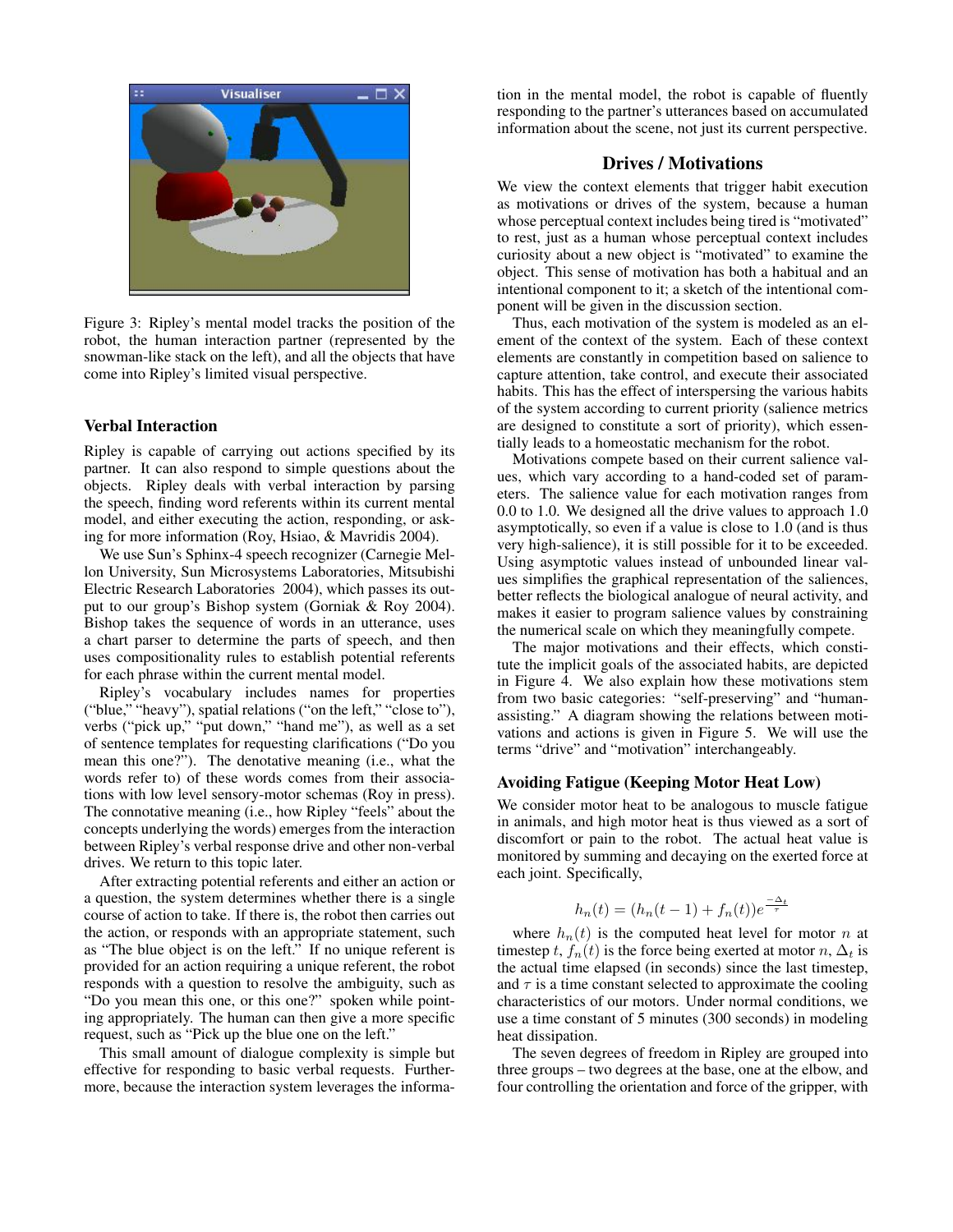

Figure 4: Ripley has three basic top-level motivations. High motor heat levels motivate Ripley to rest, high curiosity levels motivate Ripley to examine specific parts of its environment, and when interaction with the human indicates an action to be taken, Ripley is compelled to perform the action.



Figure 5: All motivations and resulting actions stem from the two basic goals that the robot should preserve its self and assist its partner. The connection from "Curiosity" to "Preserve Self" is shown with a dotted line because our system only uses curiosity to aid actions stemming from human interaction, but in principle it could also be used to track objects to avoid collisions, which would be self-preserving.

each group containing identical types of motors – so motor heat is summarized by tracking the maximum heat level in each motor group over time. Thus, the system watches three heat levels,  $H_1(t) = \max(h_1(t), h_2(t))$ ,  $H_2(t) = h_3(t)$ , and  $H_3(t) = \max(h_4(t), h_5(t), h_6(t), h_7(t))$ . Each of these three monitored heat levels is treated as a single motivating drive that vies for control of the system. The salience with which each heat level competes for attention/control is a value in  $(0, 1)$  scaled according to a sigmoid curve,

$$
P_H = 1/[1 + e^{\frac{-4(H_n(t) - (a+b)/2)}{a-b}}]
$$

where a is the lowest value of  $H_n(t)$  at which that motor type has been judged (by personally monitoring  $H_n$  and physically touching the motors) to be dangerously hot, and b is the highest value of  $H_n(t)$  at which that motor type is comfortably cool.

The sigmoid curve compels each heat drive salience to a value between 0 and 1, asymptotically approaching 1.0 as heat increases (in line with the asymptotic behavior mentioned above), but with most of the range between 0 and 1 used for the motor's typical operating heat levels. When one of the heat motivations is granted control, it compels the robot to move to a safe position and turn off its motors – a preprogrammed action that we refer to as "going to sleep".

While a heat reduction drive has control and the robot is sleeping, the other drives continue to compete for control based on their current saliences. With the robot asleep, the motor heat levels will slowly drop according to the decay rates of the motor heat model, which decreases the salience of the heat levels. This in turn increases the chances that another drive will seize attention. There is also the possibility that another drive will increase in salience to exceed the salience of the heat level.

Motivations such as motor heat level fall into the more general category of "self-preserving" drives. Keeping motor heat levels generally low does very little to assist the human in any immediate sense, but rather it is focused more on keeping the robot's motors from taking damage, thus prolonging the usable life span of the robot (we previously had occasional motor burnouts, a trend which has subsided since implementing the heat monitoring). Naturally, it is also in the long-term interest of the human for the robot to require less maintenance, so in a sense it is also serving the person, but in an immediate way it is more clearly a self-preserving tendency.

### Curiosity (Keeping the Mental Model Up-to-date)

In our system, curiosity refers to a drive that causes the robot to look around at various areas of the table and its surrounding environment. The drive to look around is part of the controller's design because of its importance to the mental model – looking in various directions allows the mental model to keep its knowledge of nearby objects, including the location of the human, up to date. Having an up-to-date mental model is an anticipatory action that enables the robot to respond more quickly to requests from the human partner, if and when they are issued, by eliminating the need to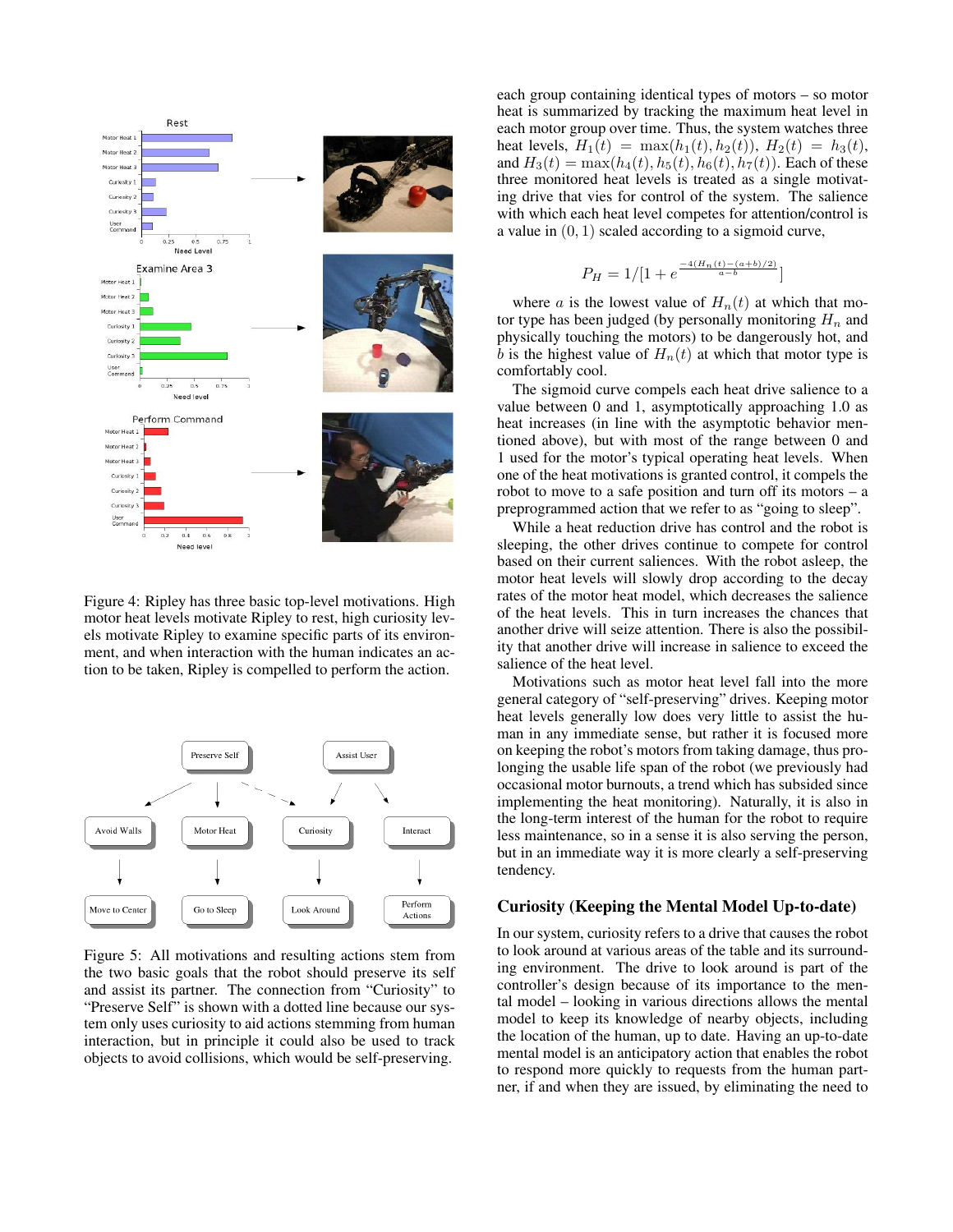take a second look around the table to find referents for an utterance.

As currently implemented, each direction of observation has been assigned its own drive level, and the salience of each of these levels is programmed to rise asymptotically over time towards an assigned maximum. When the robot has not looked in a particular direction in some amount of time, that drive will tend to grab the attention of the robot and move it to look in the desired direction, at which point the drive is reset to a low level, allowing other motivations to grab attention. Also, if in the course of performing other actions, such as carrying out verbal instructions or moving to its sleeping position, the robot happens to be able to simultaneously look and update that portion of its mental model, the corresponding curiosity motivation will also reset itself. This allows the curiosity drives to ensure the robot is only driven to look at areas it has actually not seen recently.

Our current implementation has six zones for the robot to observe. Three of them are areas of the table surface, which are (from the robot's perspective) the top, the bottom-left, and the bottom-right of the table. The other three zones involve looking up to where the human's face might be. These involve the robot looking straight forward, to its left, and to its right. The specific drive levels are modelled according to

$$
C_n(t) = 1 - e^{-\frac{t - t_0}{\tau}}
$$

where  $C_n(t)$  is the salience level of the *n*th curiosity drive,  $t$  is the current time in seconds,  $t_0$  is the last time drive  $n$  was satisfied (i.e., the robot was looking in the appropriate direction), and  $\tau$  is a time constant that causes the drive to increase at a particular rate. We typically assign  $\tau$  to be 120 seconds for the table-observing zones, and 240 seconds for the face-observing zones. Once again, the saliences approach 1.0 asymptotically.

We opted to add the motivation to look around because it improves the response of the system to user interactions. In this sense, our system's curiosity is specifically an improvement designed to assist the human partner. However, curious behavior in general can also contribute to self-preservation, by keeping track of elements in the environment that can cause harm to the robot.

## Speech Interpretation

Ripley's third basic behavior is to use its above-mentioned systems to carry on spoken interactions. When the human partner produces an utterance, the drive to respond jumps from zero to a fixed value (we have arbitrarily chosen 0.8 – adjusting this value makes for a more or less "obedient" personality), and in doing so has a high salience for getting the attention of the system. If it is successful at taking control, it then increases its salience the rest of the way to the maximum  $(1.0)$  and subsequently carries out the responses, question-asking, and action execution as described above. We use a 1.0 salience level because our interaction system is not necessarily robust to interruption, and this allows all interaction-related actions to complete before returning control. If the interaction drive is unsuccessful at taking this control, it simply responds with a verbal "Ask again later,"

and drops its value back to zero so whichever urgent behavior is already in control can continue.

Naturally, this behavior falls squarely under the "humanassisting" category. Its fixed salience values are chosen so that interactions are likely to complete, except when the value of another drive, such as motor heat, is already extremely high, in which case pursuing self-preservation makes more sense from a long-term perspective.

#### Other Motivations

Two other motivations have been added to the system, but their habits come up much less frequently in the normal usage of the system. First, a wall-avoiding drive has been added, in which the robot keeps track of its head position relative to the nearby wall, which is about ten inches behind the robot's base. As it nears the wall, the salience of this drive increases, according to the same sigmoid curve as in the motor heat motivation, with  $a = 5$  and  $b = -5$ , measured in inches from the robot base along the axis towards the wall. When high enough this drive grabs attention and causes the robot to move itself away from the wall, back towards the center of the table. Like the motor heat motivation, this reactive habit falls under the "self-preserving" category, on the grounds that striking the wall is damaging to robots. In future work, this motivation would be most useful if elaborated into a general "avoid collisions" behavior.

Finally, a "boredom" motivation has been implemented, with a constant low salience level of .1. When all other motivations have dropped below this level, the robot drops to a "boredom" state and stops addressing the other drives, on the grounds that they are all low enough not to need attention. Currently, this state relaxes the robot, allowing the human to freely move the robot, and performs no particular action; in future work this would be an ideal placeholder within which to place exploratory learning behaviors. If our curiosity motivation is analogous to an animal's drive to stay aware of its immediate environment, these periods of exploratory learning would be analogous to an animal playfully trying previously untested actions, or to learn more about relatively unfamiliar objects. Because this motivation sits at a constant level, it represents a threshold of inaction more than a separate motivation, and we omit it from our subsequent discussion.

### Selecting Actions

Given the basic types of drives – verbal commands, curiosity, heat levels, and wall avoidance – the system is designed to address the most salient context element at each moment, which ultimately has an automatic homeostatic effect. The premise is that any of the drives, when given attention, will execute habits that appropriately decrease its salience over time.

The system uses a biased competitive model of attention to select which drive to address at each moment (Desimone & Duncan 1995). Each possible subject of attention competes against the others according to its salience level, and the system directs its attention towards the highest one. Once attention is thus directed, the system adds a gradually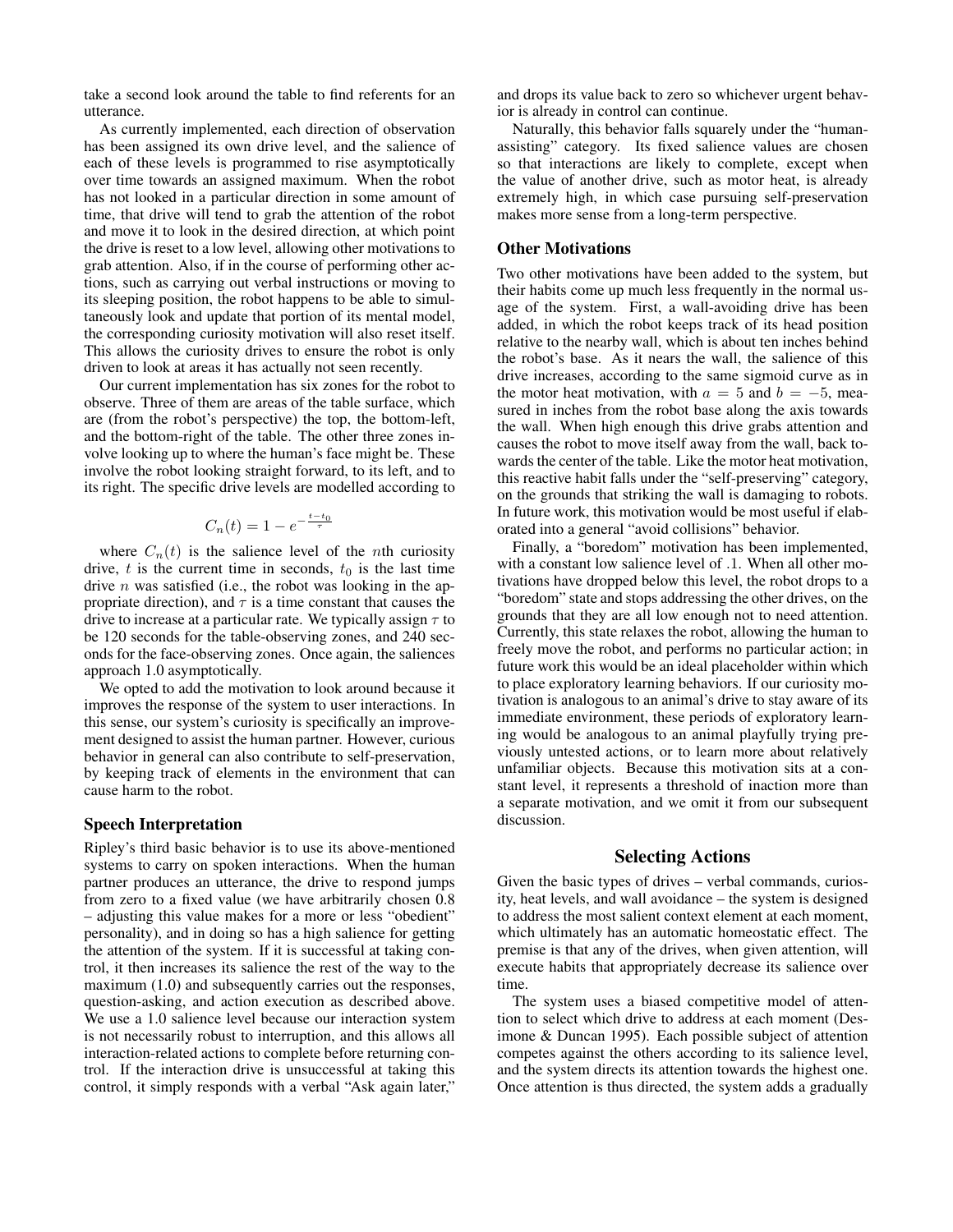diminishing positive bias to whatever it is currently paying attention to, so for some length of time it will be incrementally harder, but still possible, for other drives to preempt attention. The principle of biased competition also allows for other factors to bias the saliences, which will come into play when the goal-directed system tries to further inhibit actions not related to the current persistent goal.

The attentional bias is added to a value by initially decreasing its distance from 1.0 by one-third, and then gradually decaying this incremental value with a time constant of 1 minute. That is, suppose drive *n* has value  $D_n(t)$ , and at time  $t_0$ ,  $D_n(t)$  is higher than all other  $D_i(t)$ ,  $i \neq n$ . Then drive  $n$  will receive the attention of the system, meaning that it takes control and carries out whatever habits are associated with it (heat drive causes sleep, curiosity causes looking, and interaction drive causes action execution).

Then, starting at time  $t_0$ , drive n receives an attentional bias equal to  $B_n(t) = \frac{1}{3}e^{-\frac{t-t_0}{\tau}}$ , where  $\tau$  is 60 seconds. The adjusted value of drive n then becomes  $(1 - D_n(t))B_n(t) +$  $D_n(t)$ . In words, the drive *n* is treated by the system as if it moved closer to 1 by some proportion, while keeping with the asymptotic design. At  $t_0$ , this means that if drive  $n$ just received control, its value will immediately inflate and ensure that it most likely keeps control. However, over the next minute, that inflation gradually decreases to allow other drives to compete more effectively. If another drive successfully takes control, the bias will be instantly removed from drive *n*, reset, and applied to the new drive instead.

Using this adjusted value prevents the system from *dithering*, where two motivations with similar priorities alternately grab control of the system and the time spent transitioning from one behavior to the other prevents either motivation from being addressed effectively.

#### Changes in Drive Saliences = Personality Shifts

An interface (Figure 6) is used to monitor system salience levels and also to adjust the salience of each drive by a constant factor. Specifically, if  $k_n$  is the factor for drive n set by the interface, the adjusted salience is  $D'_n = k_n(1 - D_n(t)) +$  $D_n(t)$ , essentially a permanent attentional bias similar to the temporary attentional bias described in the previous section.

Increasing the sensitivity to motor heat causes the system to spend more time sleeping, and increasing the sensitivity to verbal commands causes the system to service all requests immediately, no matter what the level of other drives may be. In effect, shifts of the relative saliences of the top level drives lets us shift Ripley's "personality" from paranoid (high curiosity drive) to obedient (high verbal response drive) to simply lazy (high self-preserving drive). As a robot's behavior network grows in complexity, high-level behavioral design may be most easily accomplished by this style of salience adjustment.

### System Behavior

In the absence of human interaction, the robot constantly interleaves curiosity and sleep behaviors. With curiosity in control, Ripley looks around its environment, allowing the mental model to process objects and faces in each direction.



Figure 6: The graphical interface to the behavior system. On the left are bars indicating the strengths (saliences) of each motivation. From top to bottom, there are motivations to avoid wall collisions, a boredom threshold of activity, three heat indicators, six curiosity directions, and a motivation to carry out actions based on interaction with the human. The third heat indicator is currently in control. On the right side are sliders to manually adjust the saliences of the motivation types.

Over time, motor heat rises and Ripley moves towards a centered position and lies down on the table in order to allow its motors to cool off. As this happens, the curiosity drives continue to increase, but because the system biases towards its current activity, the heat levels have to drop for some period of time before the curiosity elements can regain control and begin looking around again.

If the robot's motivations are all fairly satisfied, it just sits still. In this state, if the person drags the robot towards the wall, it will attempt to take back control and move itself back towards the center of the table.

When the partner talks to Ripley, the drive to interact increases its salience to the preset value of 0.8. If another drive is currently higher than that value, the robot makes the preprogrammed verbal request for the person to "Ask again later." However, in most cases, Ripley will respond quickly to requests. With the exception of extreme situations (e.g., where Ripley has been forced not to move so that its mental model is completely out of date and thus Ripley is extremely curious), the robot stops resting or looking around and reaches for the appropriate object or makes an appropriate response, and then returns to its other activities.

#### An Open System

An interesting aspect of the system stems from its *openness*. That is to say, the robot is not performing its behaviors in a vacuum of internal states, looping repetitively, or acting based solely on a prior plan, but rather it acts in response to changes in its environment and to actions by its partner. Essentially, the robot's internal representations and context awareness are open to a variety of externally derived influences, via its online processing. We believe that allowing immediate perceptual context to govern behavior is critical to embodied systems, and that any goal-directed processing should be a secondary influence on behavior.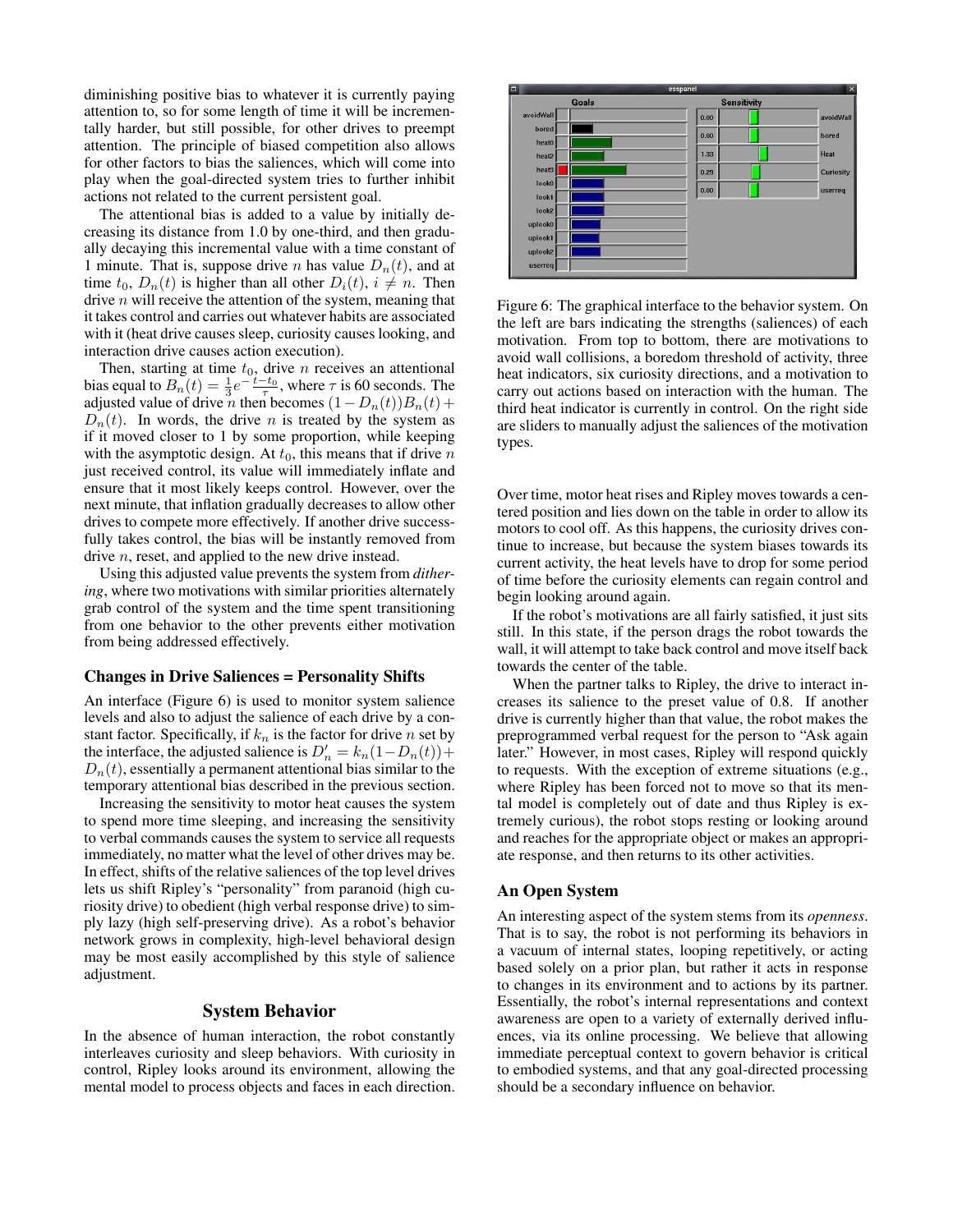For instance, the system's pre-programmed directions of observation, along with its mental model, react responsively to environmental changes and human actions. If the human moves or removes objects on the table, the robot updates its mental model while looking around and responds appropriately during subsequent interactions. Also, the updates of the mental model can occur while looking around due to the curiosity drive, or it can happen because the robot happened to look in that direction while performing userassigned tasks or going to sleep. Furthermore, if Ripley looks to satisfy one of its curiosity zones, then that curiosity element considers itself satisfied and drops its value back to zero, regardless of what caused the robot to look in that direction. In fact, due to the compliant nature of the series elastic motor controllers, the human can even grab Ripley by the head and force the robot into arbitrary poses, and in the process cause Ripley's curiosity drive to be satisfied. Thus, far from acting out a fixed plan, the system's preprogrammed directions of observation interact responsively with other actions of the system.

Since Ripley's motor heat saliences model actual timevarying motor heat, anything that alters motor load affects the behavior of the system. Typical actions such as looking around will tend to increase motor heat to a moderate level. If the robot is instructed to pick up a relatively heavy object, motor heat will increase further than usual, and the robot will likely rest for a while afterwards. Most strikingly, if a person (or a wall) completely obstructs the motion of the robot from its intended actions, motor heat will increase very rapidly, and the robot will quickly stop its efforts and abruptly head for its sleeping position.

# Denotative and Connotative Semantics: A Robot's Perspective

From a theoretical perspective, one of our goals in building conversational robots is to develop new computational models of communicative meaning. We believe that, in contrast to symbolic models of computational semantics, which essentially define word meanings in terms of other word-like symbols (this is typically how semantic networks and first order predicate logic are used to encode lexical semantics in natural language processing systems), a theoretically significant alternative is to use an embodied platform like Ripley to ground linguistic meaning in terms of sensory-motor representations, using its basic perceptions to define words denotatively, and using the motivations of the habit system as a novel sort of connotative meaning.

In our approach to language grounding, the denotation of a word, when used in certain linguistic contexts, can be bound to its reference in terms of sensory expectations with respect to motor actions (Roy in press). For example, the word "red" denotes an expectation in visual color space, and the expectation holds with respect to an object which is visually observed (the motor action in this case is looking at the object and taking a visual reading of its optical form). For a second example, consider the denotation of "heavy." For Ripley, the word denotes an expectation of accumulated forces on its joints as it executes a lift procedure.

Linguists often distinguish what a linguistic structure denotes versus what it connotes. Connotation refers to the implied, subjective meaning of a word or phrase as opposed to its conventional, literal meaning. Computational semantics rarely addresses this aspect of meaning even though natural human language usage is steeped in connotations. By building Ripley, we see an emerging computational theory of connotation which can be summarized as follows:

The connotative meaning of a word is the accumulated effect of the word's underlying sensory-motor structure with respect to the motivational system of the language user.

Continuing with the example of the meaning of "heavy", consider the connotation of the term for Ripley with respect to its three primary drives. In terms of doing what it is told to do, the meaning of "heavy," like any property name, is useful since it lets Ripley pick out the object that the human wants. In this respect, the connotation of heavy is positive – we might say, *positive with respect to the verbal response drive*. In contrast, any object that is heavy will be negative with respect to Ripley's other habit executions, since manipulating heavy objects accelerates motor heating, and heavy objects often slip. Although Ripley's curiosity drive is currently a strictly visually grounded process, it would be relatively straightforward to extend curiosity to include the weight of objects in which case Ripley would be compelled to lift all novel objects to characterize their weights. In such a setting, the negative relation of heaviness to motor heat would also emerge during the activity of satisfying curiosity, which would now involve lifting all novel objects.

To summarize, our emerging view of connotation is that the subjective meaning of a word and its underlying concept is a summary of the agent's sensory-motor experiences "projected" through the lens of the particular concept. We believe this nascent idea may lead to interesting new insights for NLP and, more generally, linguistic theory.

# Discussion and Next Steps

Our pragmatic goal is to create interactive robots capable of semi-autonomously assisting humans in various tasks. To this end, a voice interface capable of simple dialogue and command execution is only a first important step. The addition of a behavioral framework within which interaction with humans is just one habit gives our robot the ability to homeostatically prolong its own "lifespan" (by protecting its physical resources) as well as to update its knowledge of the world for efficient execution of future commands.

The two primary ways we expect to extend this work are 1) to add a goal system that sits atop the habit system, and 2) to move the processing of human interaction into the goal system.

The most important extension to this work is to add the goal system. As mentioned, human behavior is heavily governed by automatic habits, which are inhibited in a goaldirected manner in order to select only habits that support intentional actions. Having built a simple habit system that acts based on motivational contexts, the next step is to im